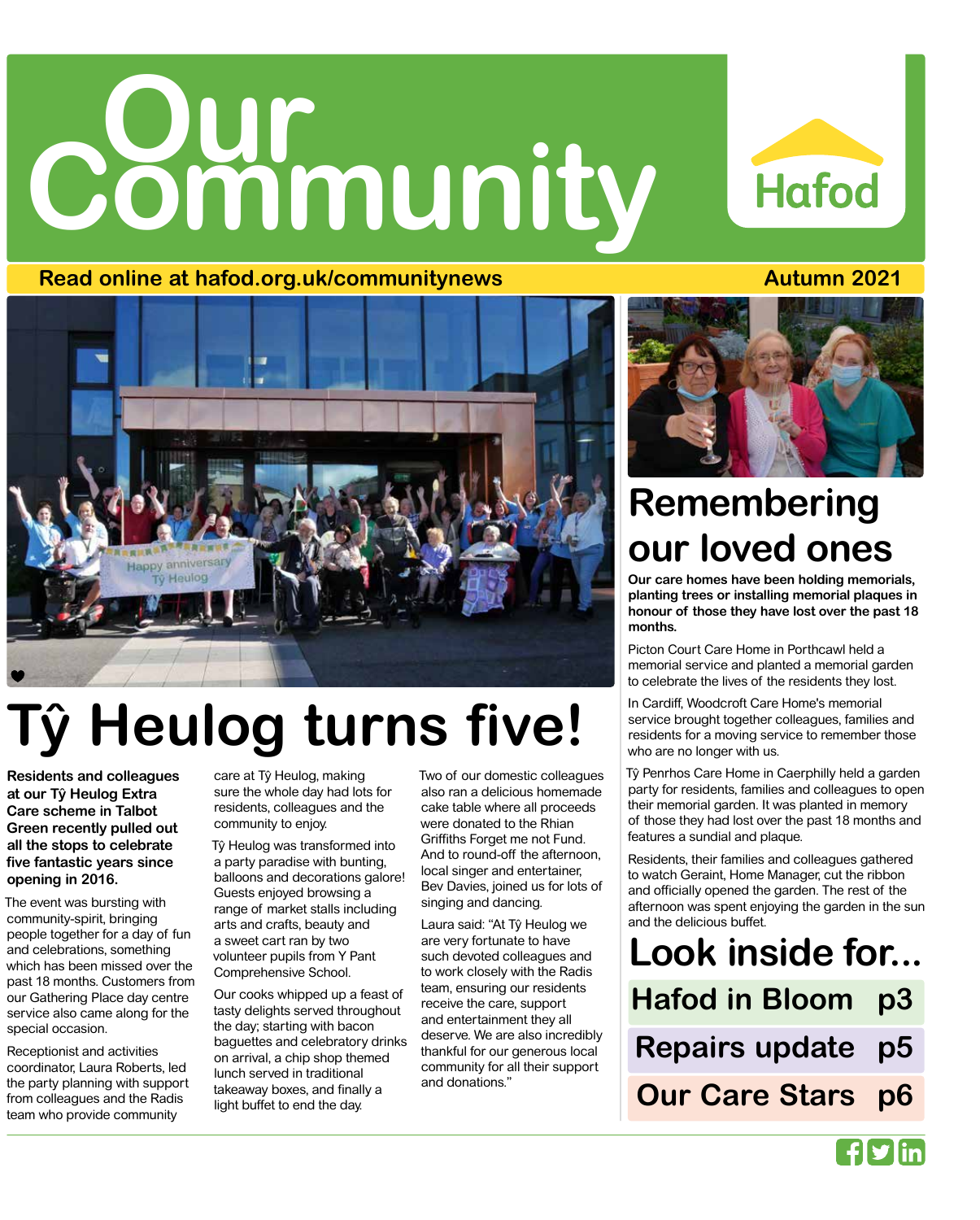## **Welcome to your community news**

We are really pleased to bring you this newspaper, sharing some information about what has been happening across all our communities, from garden transformations, stories of support to remembering those we have lost. Life has been tough for so many of us over the past months and sharing some of the various experiences from our communities has warmed our heart.

Thank you to all of you who responded to our question of the month to tell us what you would like to read about. Your suggestions are included inside.

This edition is particularly special because of the contributions made by our customers who have helped to put the newspaper together and provided some of the articles. If you are interested in helping with future news stories and updates, let us know using the feedback options on page 8.

There is also a chance to win a shopping voucher in our prize draw – details inside.

And finally, we would love to hear your suggestions and ideas for future newspapers. You can share your feedback by returning the comment slip on page 8, scanning the QR code or visiting **bit.ly/Hafod-newspaper-feedback**



## **Golau Caredig summer garden party raises £315!**

**Golau Caredig Extra Care scheme in Barry kicked off the summer with their annual garden party with local singer Richard B!** 

There were plenty of volunteers on hand from our support, care and admin teams as well as families and residents from nearby Ellis Fisher Court. Everyone came together to raise a brilliant £315 from raffles, a tombola stall (popular with the little ones) and a tea and cake stall.

The money raised has been used to start a defibrillator fund which will be placed outside Golau Caredig on Broad Street, Barry and can be used by our residents and the community.

Kerry, receptionist at Golau Caredig, commented: "It's been a long time since the residents have been able to meet up. We hung bunting, set up a gazebo and had an ice cream van, there was a real carnival atmosphere, even the weather was a delight. It was the best day of the week!"

A big thank you to the local businesses who kindly provided donations and to all the team who donated their time and raffle prizes. Thank you to all who attended, see you again next year!

If you would like to make a small donation to this great cause, please visit **gofund.me/94cbb74d**

## **Welsh weather doesn't dampen garden party spirit**

**As restrictions eased earlier in the year, it was a fantastic opportunity for the residents of our Arosfa scheme for over 55s in Bridgend to hold a garden party. They invited individuals accessing support from our Sycamore service to join them too.** 

In true Welsh style, the weather wasn't the glorious sunshine we'd hoped for, so we relocated indoors. This didn't dampen the upbeat mood of everyone who attended; they had a great catch-up, played games and enjoyed a huge buffet. It was great to see old friends reconnecting and sharing stories and jokes. Everyone was overwhelmingly positive

and they were already putting forward ideas for our next event! It was also a lovely opportunity to have some informal fun with support colleagues together in a safe environment.



Barry, one of the residents in Arosfa proudly showed colleagues and visitors the fruits of their gardening

project which is producing vegetables they are eating in their meals.

The raised beds were developed following a grant from Bridgend Association of Voluntary **Organisations** 



(BAVO) last year and have enabled people to keep busy and productive during lockdowns.



## **Growing your own vegetables**

"I've been growing fruit and veg in my small garden for the last two years and I've loved every minute of it! Some of the delicious produce I've grown includes cucumbers, peppers, tomatoes, strawberries and herbs.

I mostly grow things from seeds or small plants in medium sized tubs as I have a small garden. I've even grown an avocado tree from the stone in the centre of an avocado.

There's nothing better than using your own produce for cooking - I've made a beautiful stir fry using my sweet peppers and I also do a nice salad for lunch. Don't think you haven't got space to grow fruit and veg in a small area, it is achievable and so rewarding!"

**Kayrin Griffiths, customer**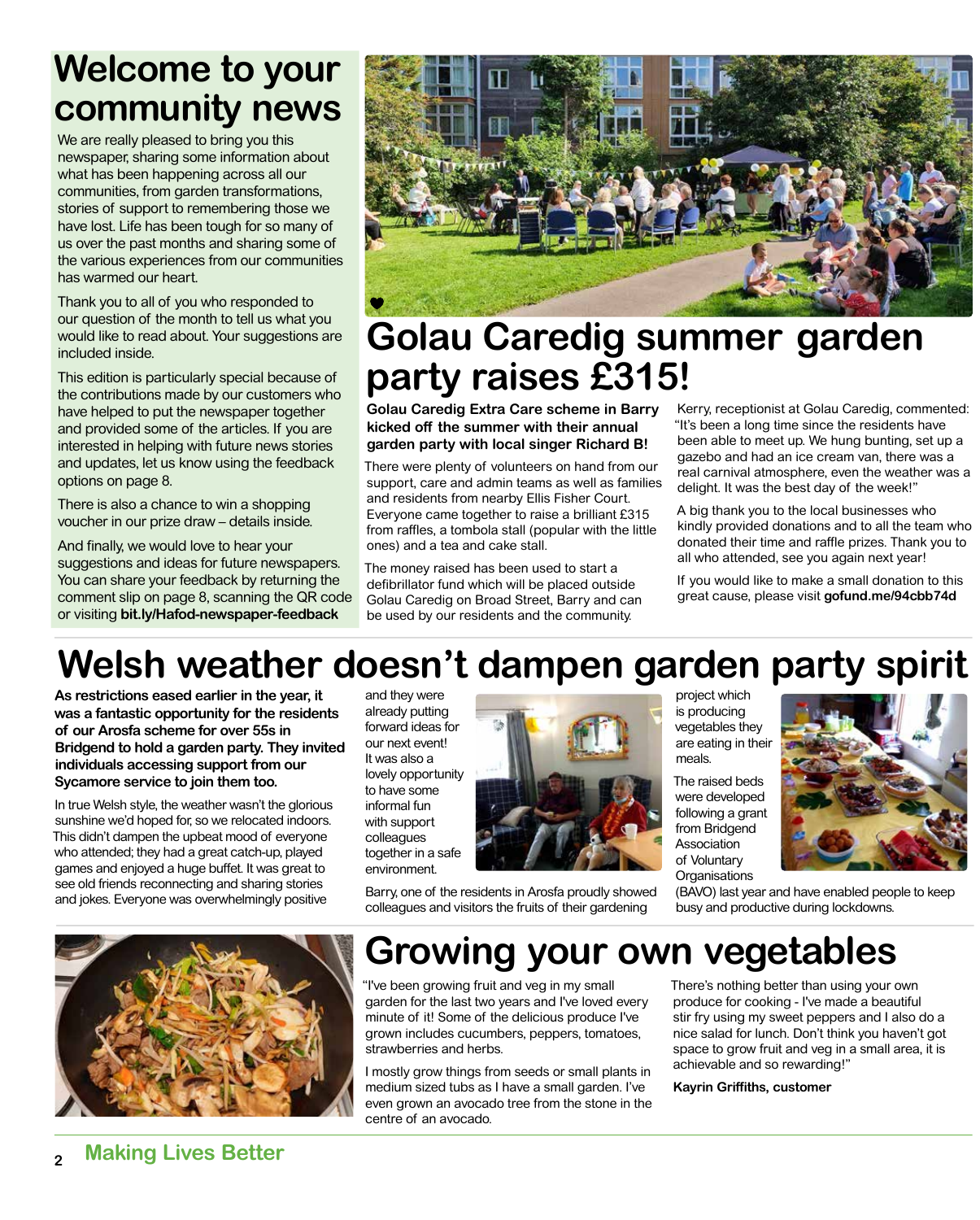

## **Hafod in Bloom: Congratulations to our green-fingered winners!**

**This summer we introduced a new gardening competition, 'Hafod in Bloom', in which we encouraged our green fingered customers, both young and old, to show us their hard work in their beautiful gardens.** 

We had 63 entries across all four categories, and after much deliberation our judges; Alison Clements, Head of Housing, Eira Watts, Housing Assistant, and our sponsors David Williams from

Countrywide Grounds Maintenance, and Kevin Tamplin of TR33, awarded the following:

#### **General gardens**

1st: Miss W - Heol Maes Eirwg 2nd: Ms H, Mrs W, Mr F and Mrs L - Barrians Way and College Fields 3rd: Mrs S - Clos Glasllwch

#### **Mini gardens**

1st: Mr and Mrs S and Miss T - Rochester Mansions 2nd: Mrs P - Llys Trip 3rd: Miss S - Clos Hafren

**Vegetable patch** 1st: Ms L - Llys Yr Ysgol

2nd: Ms G - Maes Ganol 3rd: Ms S - Clos Glaswllch

#### **Tallest sunflower**

1st: Mrs W - Heol Amwlch 2nd: Ms G - Maes Ganol 3rd: Mr and Mrs D - Le Pouliguen Close 3rd: Miss D - Heol Tapscott

**Healthiest sunflower** 1st: Ms C - Owain Close 2nd: Miss D - Heol Tapscott 3rd: Ms G - Maes Ganol



**We also sent out 56 packets of free sunflower seeds to our customers so they could grow their own sunflowers and enter their tallest in our competition. A big thank you to Morrisons supermarket for donating some of the seeds.**



## **The health benefits of gardening**

**Gardening has many benefits for your physical and mental health, whatever your age. We received wonderful comments from the customers who enjoyed entering the competition this year:**

"I started gardening due to Covid-19. I suddenly had three weeks off work with nice weather and a garden that was a dreadful mix of brambles and meadow grass. I thought it wouldn't hurt to try and be a little self-sufficient and so my adventure began. Now my garden gives me pride and a haven to relax in after a busy day in work."

"My neighbours joke about the lights I have and be assured with B&Q vouchers in my paw I will be adding some more!" Ms D - Clos Glasllwch

Our neighbourhood coaches have also helped customers set up communal gardens within their communities and have applied for funding from charities such as Keep Wales Tidy for gardening grants. If this is something that might interest you, please contact your Neighbourhood Coach who will be more than willing to help you find your green fingers.

Planning for Hafod in Bloom 2022 is already underway, so start preparing your garden!

We'd love to hear your thoughts and suggestions on how we could improve the competition for next year, contact your Neighbourhood Coach or email **housing.coach@hafod.org.uk**.



**3**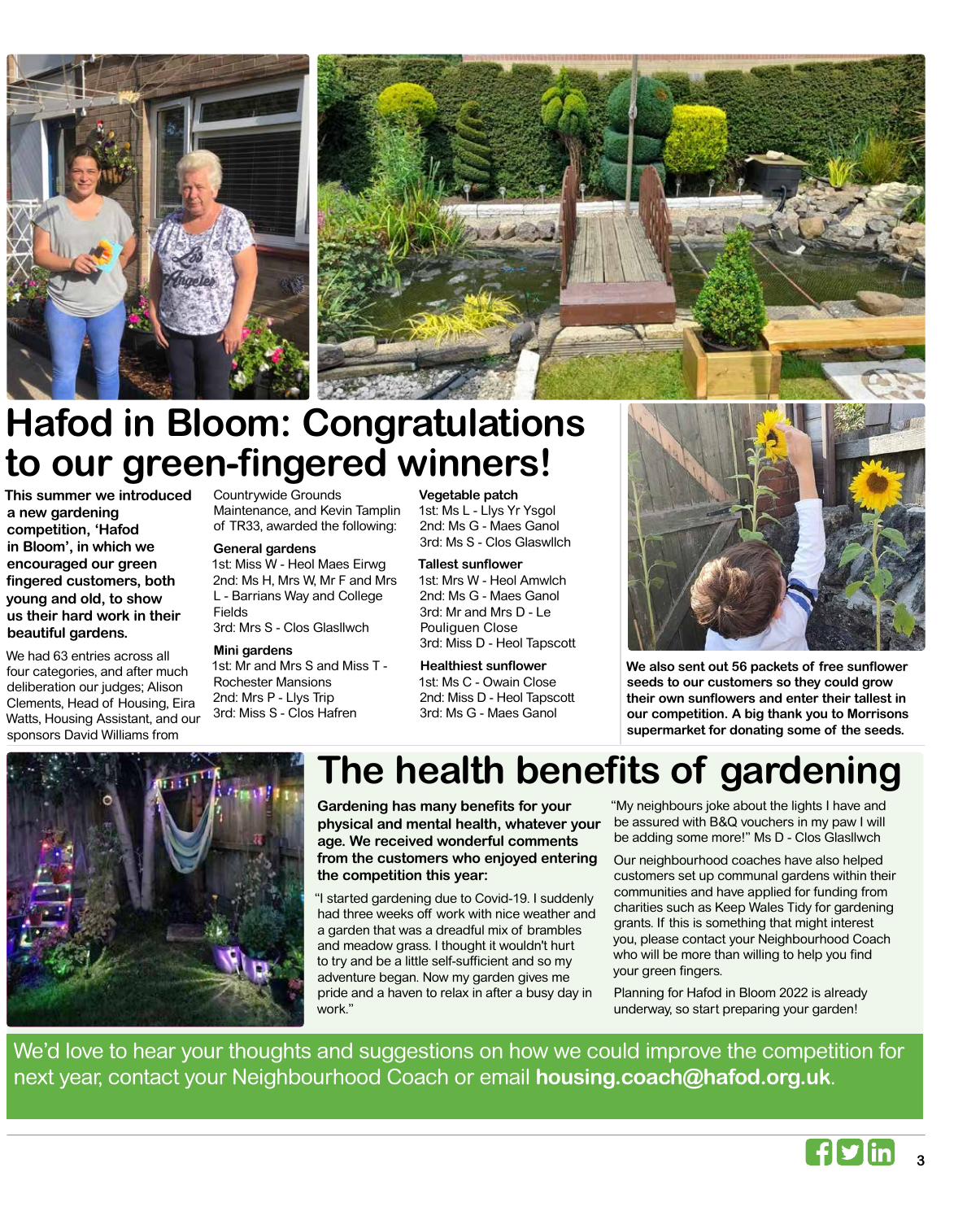# **A day in a life of a Neighbourhood Housing Coach**

**Being a neighbourhood housing coach is a very varied job and no two days are the same. My diary can be set in the morning, but as my role is reactive, my plans can change at short notice depending on the needs of our customers.** 

A typical day could include:

- **Attending a property letting this is when** I meet a customer at their new home to sign their tenancy agreement and hand over the keys. During this meeting I chat with them to ensure they are fully aware of their rights and responsibilities as a new Hafod customer
- **• Assisting customers** to source housing items, through local charities and government grants
- **• Supporting customers** to identify and engage with other services based on their needs, and work in partnership with these services to ensure that their needs are being met
- **• Meeting with customers** on site to talk about issues and concerns within their community and look at ways in which we can work together to help improve the community
- **• Dealing with customers** concerns in relation to their tenancies
- **• Offering support and advice** to customers who are dealing with personal emergencies
- **• Attending external meetings** with partnership organisations to ensure our customers are benefiting from other services
- **• Working closely with our customers** that have been victims of domestic abuse ensuring that their safety is being maintained
- **• Dealing with customer complaints**, including anti-social behaviour issues
- **• Arranging to visit customers** when issues arise and they need support or assistance with tenancy issues

As you can see, as neighbourhood housing coaches we react to our customers ever-changing needs which means every day is different and makes the role challenging, enjoyable and rewarding.

We are here to support and help you with any tenancy issues you have, to ensure you remain in



your home and are happy in your community.

Please feel free to contact us for a chat and to see how we are able to help you.



## **Want to change something in your community? Want to hold a street event? Get in touch with your coach A day in a life of a Neighbourhood Income Coach**

**If you have a home with us, you have access to a neighbourhood income coach in your area. A typical day for a neighbourhood income coach is very varied and challenging.** 

My diary can include:

- **• Reviewing customer accounts**
- **• Contacting customers and providing advice and support** in relation to their rent accounts including rent arrears and benefit issues including Universal Credit
- **• Talking to customers** about all the ways in which they can pay their rent and helping them to choose the option best suited to them
- **• Helping and supporting customers** who may be struggling with money or benefit issues, ensuring they are maximising their income and claiming all the benefits they are entitled to
- **• Completing budgets with customers** to help identify areas where potential savings can be made
- **• Helping customers** with their finances, mental health and well-being, and making referrals to appropriate agencies for support
- **• Helping customers** with their training or educational needs, leading to referrals for educational courses or into-work training



- **• Looking for appropriate financial support**  with grants or charities to help our customers achieve their work or life goals and aspirations
- **• Working closely with customers** to ensure they can stay in their home, making referrals to our in-house Smart Money team or to Citizens Advice
- **• Working with other partner agencies** like the Department for Work and Pensions, local authorities and support agencies to build good working relationships

*Amy*

## **Our coaches can help you with:**

- **• Organising community events**
- **• Accessing youth opportunities**
- **• Access to free employment and training courses**
- **• Health and well-being support**
- **• Support you with childcare and studying costs**
- **• Connect with your community via our #Connect Facebook groups**
- **• Accessing partnership schemes in your area**

You can get in touch with your neighbourhood coaches by calling 0800 024 8968 or emailing **housing.coach@hafod.org.uk**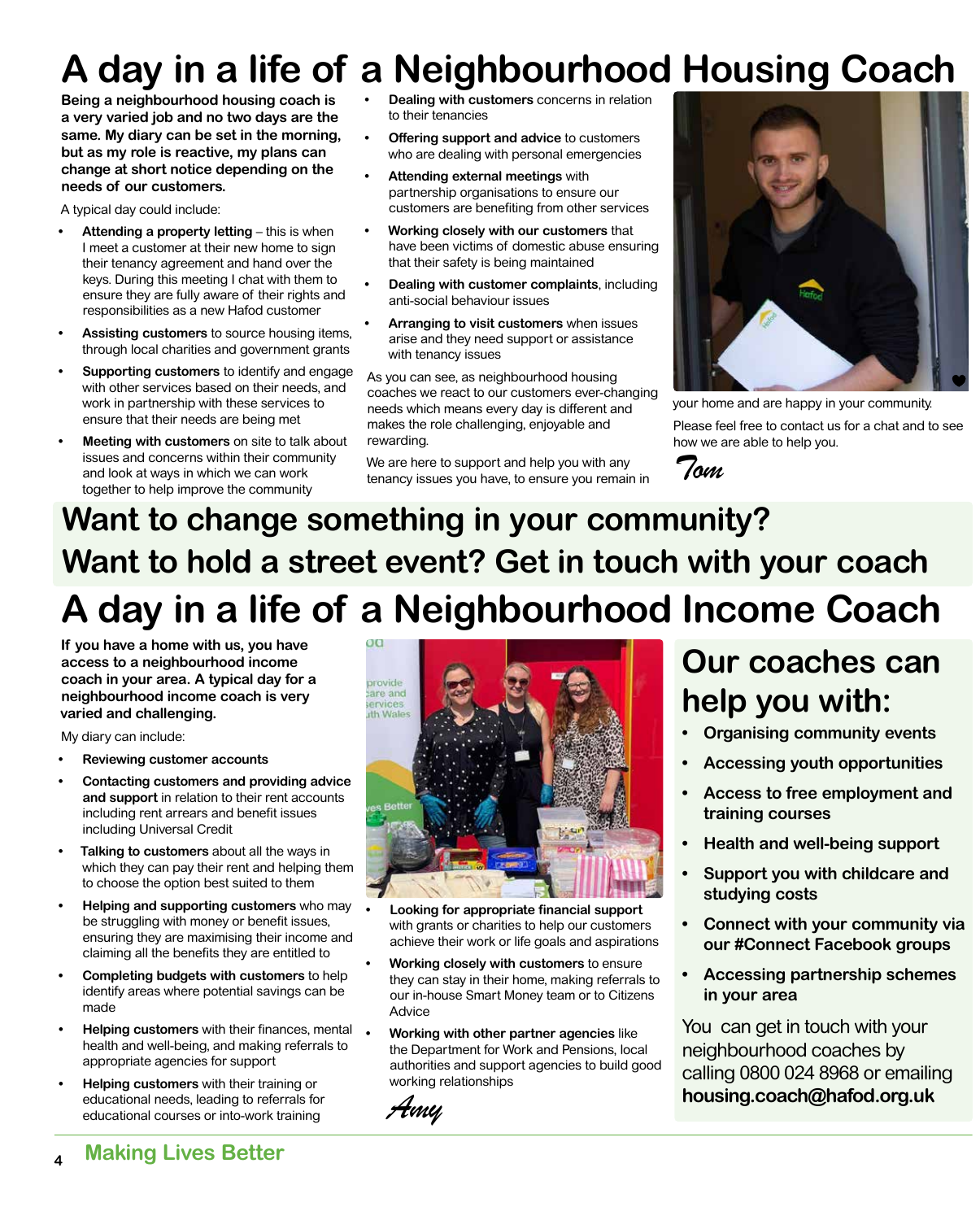## **Update on our repairs service**



**We understand how important repairs are for our customers. Throughout the last 18 months, delivering a maintenance service has brought about many challenges and we are very grateful to all our customers for your patience and understanding.** 

Like many other organisations, we are experiencing an unprecedented backlog of maintenance work that we were not able to complete when lockdowns prevented us from entering customers' homes.

To add to this, demand for repairs has increased far beyond anyone's expectations and, like many other sectors, we are facing major challenges getting hold of parts and materials and managing higher-than-usual colleague absences. This has created substantial pressures on our services and contractors, as you will appreciate.

We are working to overcome these difficulties by:

- Working through the considerable backlog of repairs. This is taking time and we appreciate your patience.
- Creating better ways of keeping you informed about what is happening with your repair. We are using text messages or emails to advise you when your repair will be carried out. If this is not suitable for you, please let us know.
- Keeping our website up to date with any changes to our services and a list of frequently asked questions which we hope is helpful.
- Developing a better customer experience aiming to get it right first time. This may mean us asking for more information when you book your repair.

#### **When you report a repair, you should:**

- Be advised when you can expect your repair to be completed. A confirmation email or text message will be sent nearer the time of your repair as well as a reminder on the day.
- Provide us with your current mobile phone number and email address. This is to make sure we can keep in contact with you. If you do not want to be contacted in this way, please let us know.

**If there is anything you would like to know, including the different ways you can report a repair, please go to our website hafod.org.uk/ repairs** 



## **Could you be a mystery shopper like Stephen?**

"When I first heard about the mystery shopping project I wasn't sure how it worked but it was easy. I would get an email with a link to a survey where I listened to recorded calls to Hafod's Customer Services team and then would tick how I felt the call was answered against the questions. I really enjoy doing this as I know it's helping Hafod to get things right for other tenants."

#### **Stephen, Customer and Service Improvement team member**

#### **Do you have an eye for picking out when something isn't right and love problem solving?**

We are looking for volunteers to join our mystery shopping team where you will review our website to ensure it suits our customer needs and listen to calls made to our Customer Services team.

How much you get involved is up to you, you could complete one review a year, or decide you want to do them all, the choice is yours!

If you think you could be a mystery shopper, please get in touch with Michelle McGregor by calling **07796 547986** or email **getinvolved@hafod.org.uk**  to find out more.



## **Scrutiny Panel have gone digital!**

**Members of our Scrutiny Panel were determined to ensure scrutiny still happened during lockdown by meeting online and setting up a WhatsApp group to keep in touch.** 

In the last six months they have volunteered 32 hours to give an independent view of services provided by us to ensure the customer voice is heard.

They recently had the opportunity to feedback their views and share their recommendations on the out of office services provided to our retirement schemes.

"I enjoy being part of a team, helping to ensure customers get the best service and learning new skills along the way"

#### **Sean, Customer and Scrutiny Panel member**



If you would like to find out more about our Scrutiny Panel, please contact Corinna Mantle on **0800 0240 8968** or email **getinvolved@hafod.org.uk** 



**Side-by-Side are a small and dedicated group of innovators that work at arms' length to Hafod's core business, but completely in the interests of our customers and communities.** 

The team work with local communities to understand some of the problems and challenges they're facing, then come up with possible solutions in order to create positive change and a better future.

#### **Here are some of the projects they're currently working on:**

- Tackling isolation and loneliness in partnership with Accenture, Amazon and Swansea University to roll out a small pilot of smart speaker enabled devices aimed to tackle and improve social connections for those living alone.
- Community Calling working with Hubbub and O2 to distribute smartphones and tablets to customers without digital access in a new initiative to provide devices and connectivity to people in Cardiff.
- Period dignity pilot scheme in partnership with Cardiff Council and sustainable period product brand, TOTM, to offer free period products to our customers who need them in Cardiff. Our aim is to cover more areas of Wales where this type of support is needed.

**5**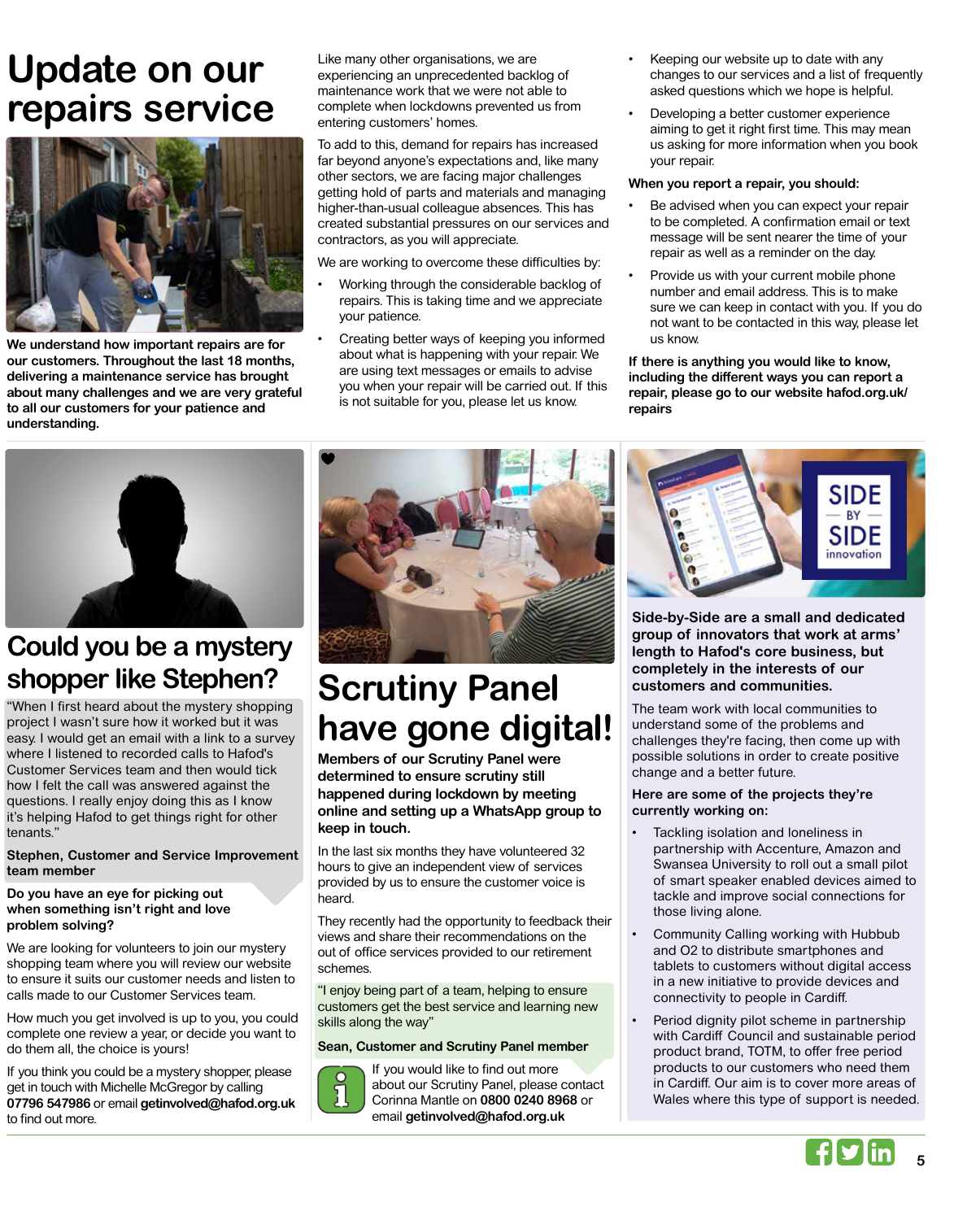## **Hafod colleagues recognised as Care Stars!**

**Congratulations to Amanda Davis and Lisa Parfitt for being recognised as Care Stars! Care Stars was created by Social Care Wales to shine a light on those who have made a positive difference to people's lives during the pandemic.** 

In the summer, 120 care workers from across Wales were nominated and a panel of judges whittled the nominations down to the 12 Care Stars they thought deserved recognition for the



inspirational work they had done.

Amanda was nominated by Alison Copus, whose parents she cares for at Brocastle Manor Care Home in Bridgend, who said: "Amanda has been the principal carer for my parents since they arrived at Brocastle in March. They both have dementia, at different stages.

"Amanda has been wonderful to my parents, but especially my father who reacted very badly to the move. She has truly befriended him and stuck with him while he got through the transition. Now he is relaxed and contented. Amanda's resilience, professionalism and positivity are exceptional."

Lisa was nominated by Karen Davis, her manager at Tŷ Penrhos Care Home in Caerphilly, who said: "Lisa has worked tirelessly the past 18 months to keep up colleague and resident morale in the care home.

"During the lockdowns, when train and bus service timetables were compromised, Lisa went out of her way to help her colleagues. She provided transport for staff to come to work and take them home again at the end of their shift."

**Well done Amanda and Lisa, we're very proud of you!**



## To find out more about our care homes and to hear what our customers and their families think, visit: **hafod.org.uk/care**



# **Fish tank honours special resident**

**Gill and Eric Hands were some of the first residents of Golau Caredig Extra Care scheme in Barry when it opened in 2014.**

Sadly, Gill passed away in January 2021, so Eric wanted to create a special tribute in memory of his beloved wife of nearly 62 years. Eric wanted something that everyone could share

and enjoy so he decided to install a fish tank in the reception area at Golau Caredig. The tank has a very colourful collection of fish, including angelfish, guppies, platys and tetras. Snails have also magically appeared!

Eric hopes that everyone can enjoy the fish tank created to remember Gill and share a smile as she always did.

## **Helping to rehome refugees**

**Imagine having to flee your homeland due to war and persecution. Imagine arriving in a strange country, with little or no language, few possessions and for some alone. Imagine having absolutely nothing.**

Our Catrefi Hafod team specialise in providing temporary homes for homeless families and individuals who are often facing extreme hardship both financially and personally.

Working in partnership with Caerphilly and Bridgend Councils, the team have supported 20 Syrian and Afghan families in these areas to provide safe homes in new communities.

Our leasing officers, Ruth and Neil, have helped to furnish homes, support housing and welfare applications and offer information on how to seek help and supported with a smooth transition.

The pandemic made this displacement a hugely challenging time with the restrictions imposed to help contain the virus making it increasingly difficult for people to reach safety.

Resettlement too was affected and those that were able to be resettled found that the integration processes was slowed.

Displaced People in Action (DPIA) was formed in 2000 and has since then offered crucial services to asylum seekers and refugees in Wales. Currently DPIA continues to support the Afghan Relocation Scheme and Syrian Resettlement projects.

While the media tend to focus on the brutalities and harsh journeys of those fleeing, DPIA focusses on supporting assimilation and integration to ensure opportunities for education, sport and being part of a community.

I hope we never have to do more than imagine what this process must be like, but hopefully Cartrefi Hafod can continue to support and help displaced people while our understanding continues to grow with each experience of survival as remarkable as it is tragic.



#### **You're never too old !**

Here's Florence and Mabel Both wonderfully able To raise a laugh and a smile Almost two hundred years Shared between the two dears They've been going now quite a while

It's a few months since they met And their friendship is set Like an ever open door If truth be told You're never too old So we wish them many years more

## **Join us in Making Lives Better**



View our latest career opportunities at **hafod.org.uk/join-our-team**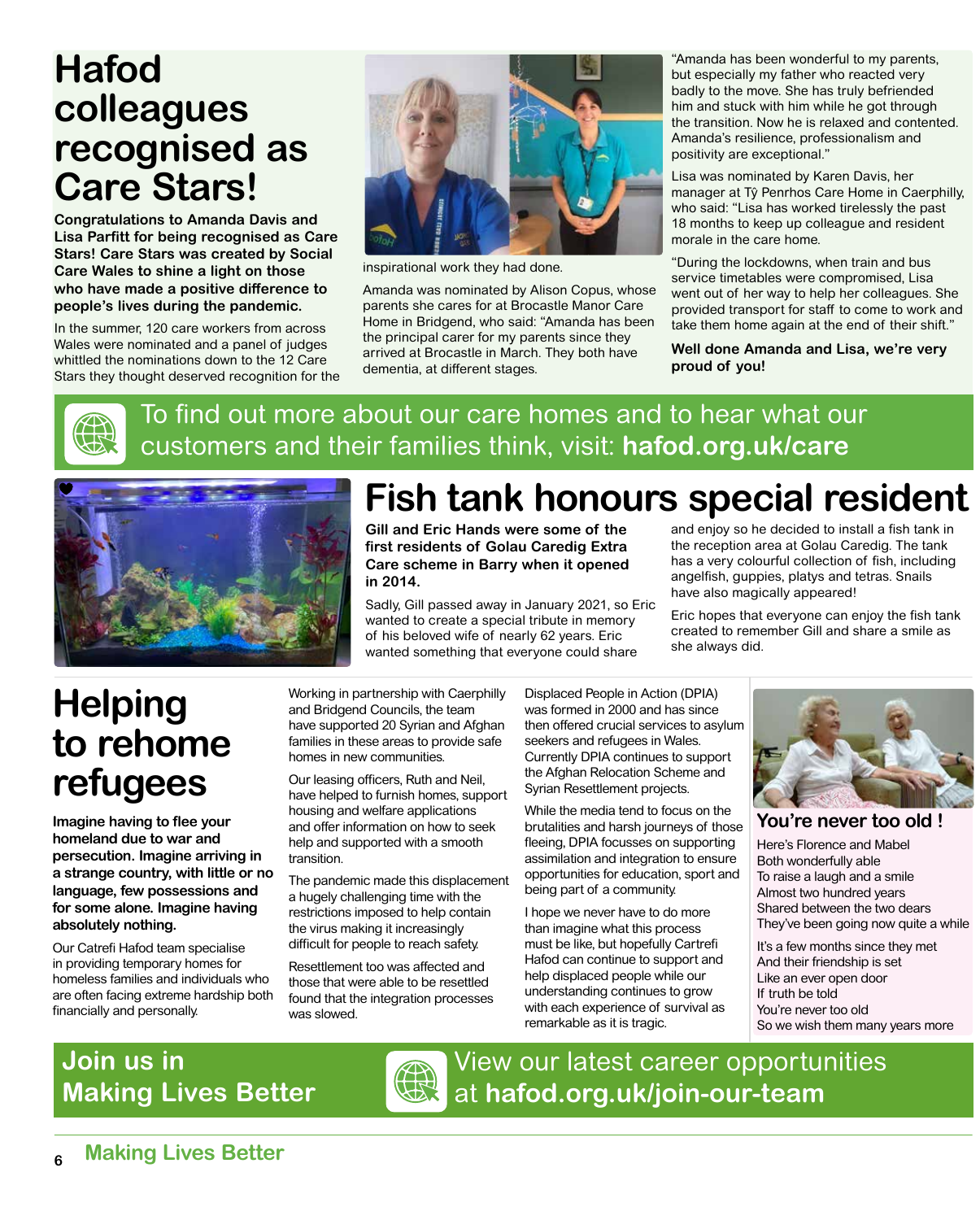

## **Are you on social media?**

Join your local area #Connect Facebook group for updates on jobs, activities and news from your community plus share your own news.

We hold Facebook Live sessions called 'Walk in the community' where you can watch and interact with our colleagues.

**Find your #Connect group by visiting: www.facebook.com/HafodHousing/groups**

## **The litter was spoiling my view**

**I'm Marilyn and my house has the most amazing views, but I can't really enjoy all the beauty with all the litter that is left outside. So, I decided to do something about it!** 

The reason I do it is I live on a very small new estate that backs onto an area that is used as a rat run to the new high school. There is a lovely grassy area where a lot of cans, plastic bottles, paper bags, gas containers and all manner of items are left and if I didn't pick these things up it would resemble a weekend at Glastonbury Festival.

I used to litter pick five days a week but I'm down to three now as I walk my dogs and pick up at the same time. Cardiff Council gave me a set of tongs, bags and a round plastic hoop to hold the bags in place.

Accept in high winds if you're pointing the wrong way and the wind catches you, I'm doing a Mo Farah run down the road trying to retrieve the litter! My daughter says: "It keeps you fit mam."

**Marilyn, customer**

# **Old fashioned values**

**Hello, I'm a Hafod customer like yourself probably. Throughout my life I was always taught and I have always believed in old fashioned values, for example: saying please and thank you, holding doors open for people and not dropping litter. It does not take much effort to do any of these things.**

I have noticed as I grow older that people don't seem to value these ideas anymore. It is such a shame to see communities strewn with litter, carelessly tossed to the ground. During my childhood in the late sixties, attending primary school, I remember well a campaign that had been promoted through the government called 'Keep Britain Tidy'.

Once supported by the government but today a charity, their beliefs then and now still, were simple; keep Britain tidy by eliminating litter, ending waste and improving areas in our environment.

Obviously, a lot of the reasoning behind this was to enable communities to reside in pleasant, clean areas that you can be proud to call home. Sadly, everywhere I go these days, including where I live now, there always seems to be a big litter problem.



**Visit your app store and search for 'Hafod'**

## **Save time, manage your tenancy using our Hafod 24/7 app!**

"I was daunted at first being new to computers, but I would use it again. It's really good! It certainly saves time checking things over the phone." **Hafod customer**



If we could come together within our communities, we could make a difference by arranging organised community litter picks, or where possible, we could help coordinate and organise them. Think how much nicer our areas would be to live in.

I vote that Christmas gifts this year should include litter pickers, disposable gloves and bin liners, - let's make this a trend. Anyway, rant over, I think it would be lovely, what with climate change having such dramatic negative effects on our world more than ever now, that if we all made a little effort to stop polluting it, it may breathe more easily again one day. We only have one earth so let's keep it all tidy.

For anybody that wishes to find out more about 'Keep Britain Tidy', you can do so by visiting: keepbritaintidy.org. **Sylvia E Williams, customer**

**UC** Universal

## **Changes to Universal Credit**

**The temporary Universal Credit (UC) uplift of £20 per week has now come to an end. We want you to know that we are here to help you if you need us.** 

The UK Government introduced the increase in April 2020 as extra support for claimants during the peak of the Covid-19 pandemic but confirmed it would end after your last September payment.

Over 1,000 of our customers receive UC and may not know that this uplift was temporary. From October 2021, the amount of UC you receive will be reduced by £86.67 per month.

If this reduction in payment has had an impact on your financial or mental well-being, our income coaches and Smart Money team are here to help you.

If you need support, please get in touch with us by calling **0800 024 8968** or emailing **enquiries@hafod.org.uk**